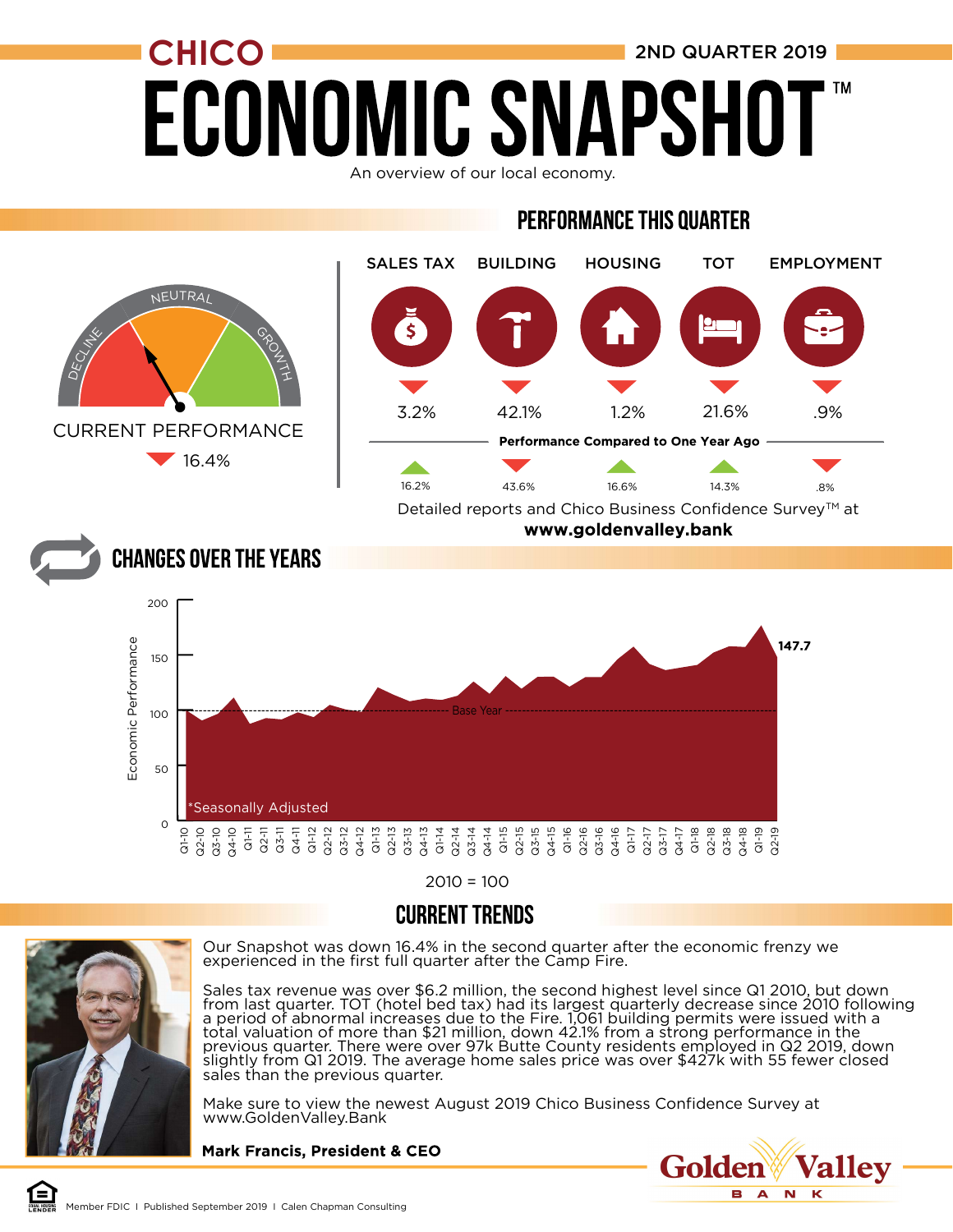# CHICO AUGUST 2019 **BUSINESS CONFIDENCE SURVEY**

10.7%

**AUGUST 2019** 

**DEC 2018** 61.8

Confidence among local business leaders has decreased 10.7% since the previous survey in December 2018.

Most of the change in optimism was noticed in the outlook of local employment levels and the general outlook of the local and national economies over the next 12 months. With employment, many respondents shifted from expecting employment to increase back in December 2018 to now expecting employment to remain the same.

The general outlook of the local Chico / Butte County economy showed many leaders have pulled back from expecting better conditions in the previous survey and are now expecting conditions to remain the same over the next 12 months. As for the outlook on the national economy, many responses shifted to leaders now expecting conditions to get worse over the next year.



Member FDIC I Published September 2019 I Calen Chapman Consulting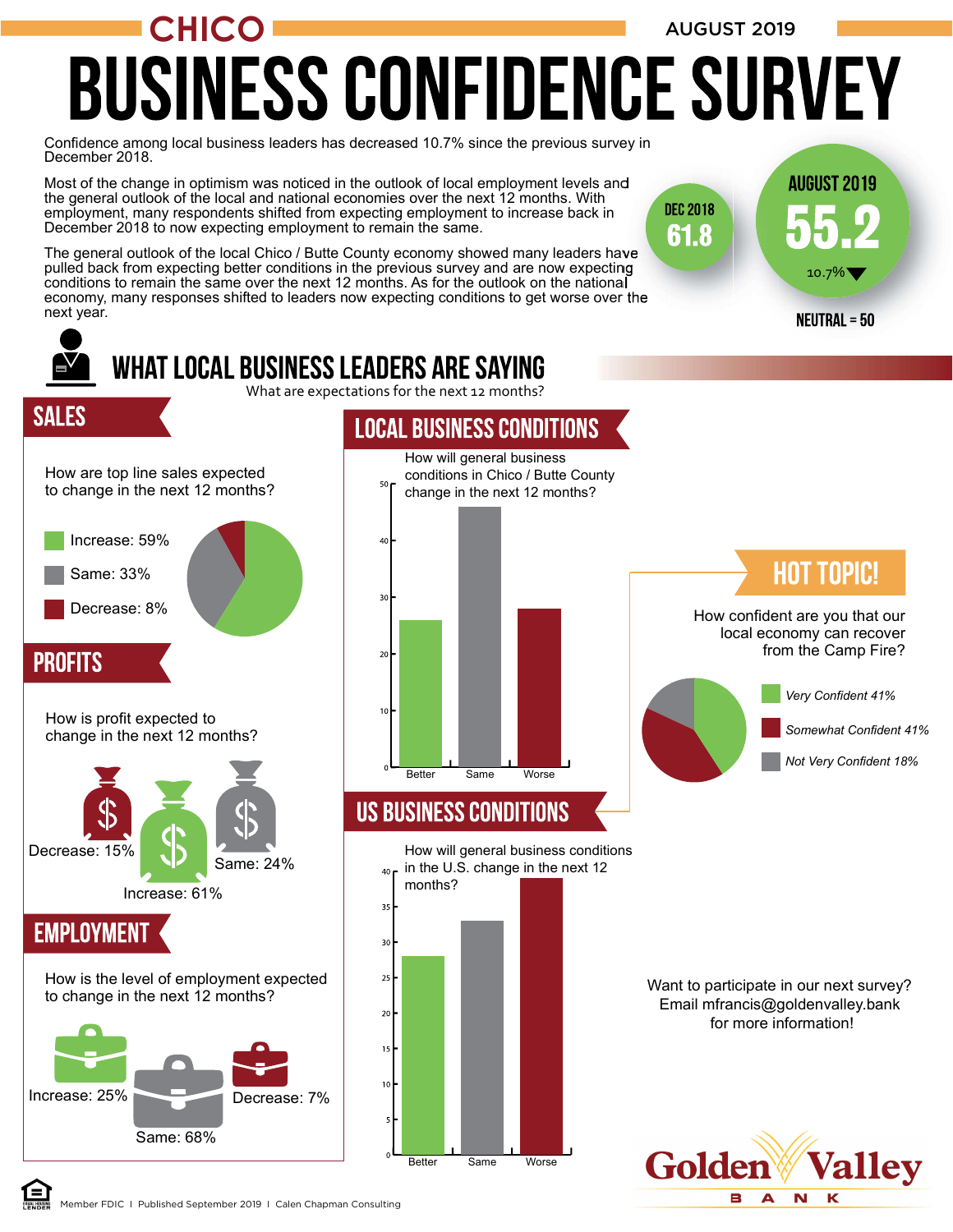### CHICO ECONOMIC SNAPSHOT 2ND QUARTER 2019



### **SALES TAX AT A GLANCE...**

Sales Tax revenue was \$6,228,539 in Q2 2019, down 3.2% from the previous quarter.

Current revenue is up 16.2% from one year ago and up 14.3% from two years ago.

Sales tax revenue has increased 66.8% or nearly \$2.5 million since Q1 2010.

Sales tax is the second most recovered component of the Snapshot.

## **2ND QUARTER TREND**

Sales tax revenue was over \$6.2 million in Q2 2019, the second highest<br>grossing level since Q1 2010. This was the first quarterly decrease following a strong growth trend over the past year.

Local sales tax revenue has continued to be a strong component of the Snapshot and is currently the second most recovered when compared back to the base year of Q1 2010. Since that time, revenue has continued to show strong growth and is currently up 66.8% or nearly \$2.5 million.

The August 2019 Chico business Confidence Survey shows 59% of local business leaders are expecting their sales to increase over the next 12 months while 33% expect their sales to remain the same. Make sure to view the full report at www.GoldenValley.Bank

anh Trancis

Mark Francis President and CEO | Golden Valley Bank More Snapshot information available at www.goldenvalley.bank



#### **02 SALES TAX PERFORMANCE**



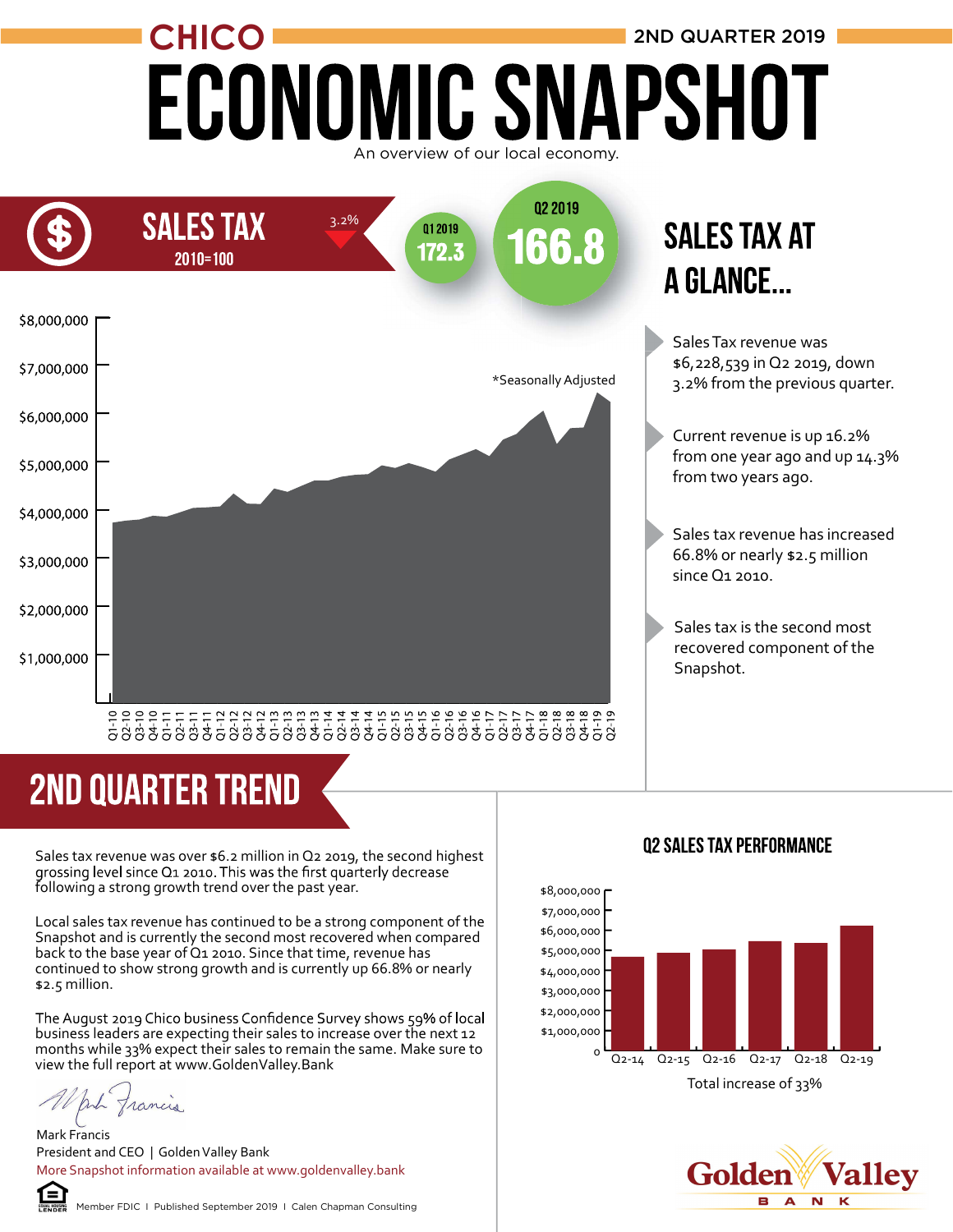# CHICO **CHICO 2ND QUARTER 2019** An overview of our local economy.



### **BUILDING PERMITS** AT A GLANCE...

Total value of permits issued was over \$21 million in Q2 19, down 42.1% from the previous quarter.

Current valuation is down 43.6% from a year ago and down 29.8% from two years ago.

Total valuation was 15.9% beyond a full recovery when compared to the base year of Q1 2010.

New residential permits increased to 77% of all permits issued in Q2 19, up from 67% in the previous quarter.

# **2ND QUARTER TREND**

There were 1,061 permits issued in Q2 2019 with a total valuation of more than \$21 million. This was down 42.1% following a strong performance in the previous quarter.

In Q2 2019, new residential permits were valued at nearly \$15 million, down from more than \$29 million in the previous quarter. New commercial permits were valued just over \$1 million, down from more than \$10.6 million in the previous quarter.

The total number of projects, project size, and timing all have a large impact on total valuation, which can cause variations between quarters.

Overall, the local building industry has continued to remain a strong component of the Snapshot.

White francis

Mark Francis President and CEO | Golden Valley Bank More Snapshot information available at www.goldenvalley.bank



Member FDIC I Published September 2019 I Calen Chapman Consulting

PERCENTAGE OF PERMITS

-Percentage of total valuation this quarter-



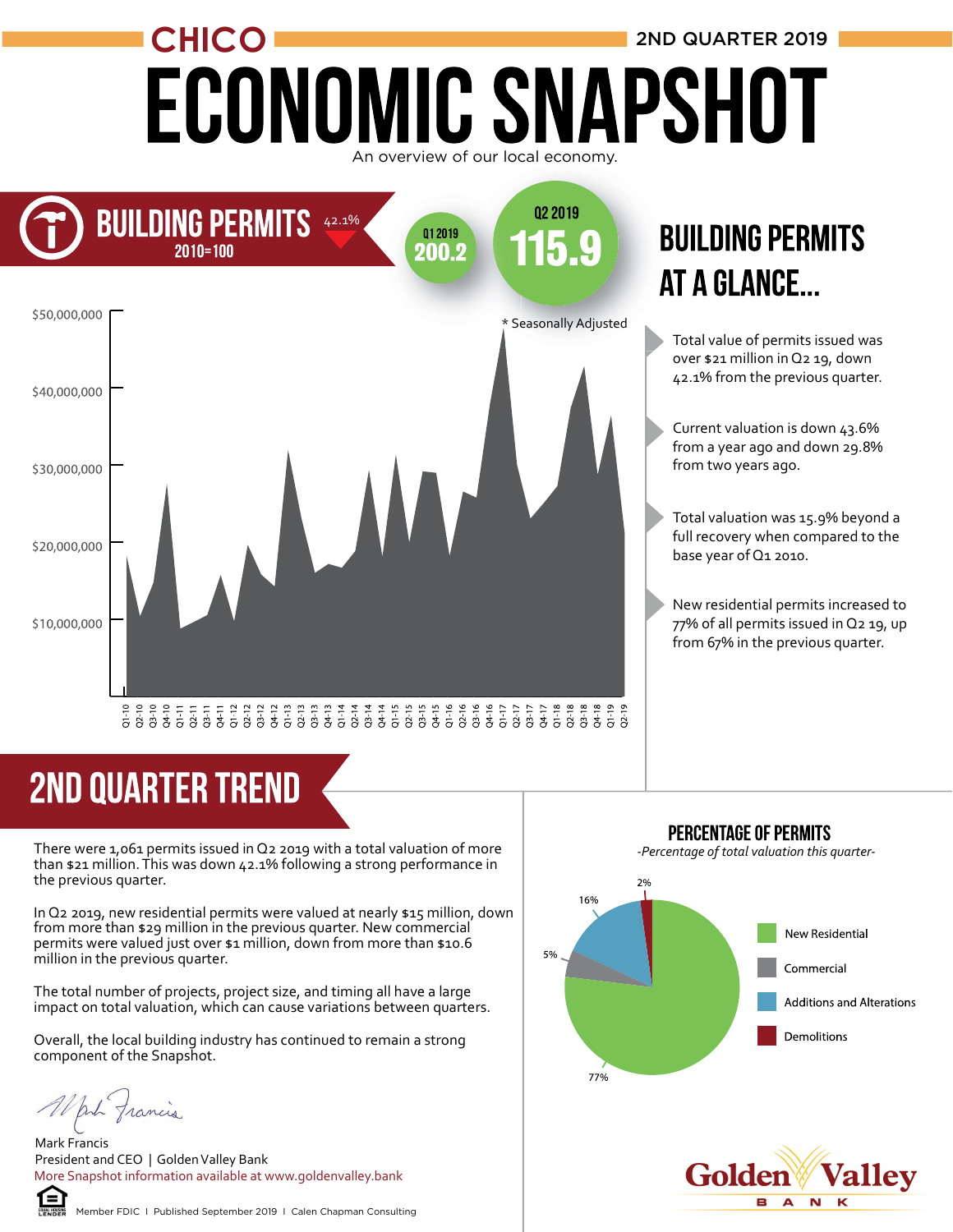### CHICO **2ND QUARTER 2019** ECONOMIC SNAPSHOT An overview of our local economy.



### **HOUSING MARKET** AT A GLANCE...

Average home sales price was \$427,667 in Q2 19, down 1.2% from the previous quarter.

Current prices are up 16.6% from a year ago and up 25.6% from two years ago.

There were 423 closed sales in Q2 19, down from 478 closed sales in Q1 19.

Residential properties stayed on the market an average of 26 days, down from 31 in the previous quarter.

### **2ND QUARTER TREND**

Average home sales prices in Q2 2019 were at their second highest level since Q1 2010.

The average sales price was over \$427k, with 55 fewer closed sales when compared to the previous quarter. Properties are still selling quickly, staying on the market an average of 26 days in Q2 2019, down 5 days from the previous quarter.

When compared to a year ago, the market continues to show a strong performance. Compared to a year ago, there were 7 more closed sales and properties spent 7 fewer days on the market.

With interest rates remaining low and demand remaining strong, the current performance is expected to continue.

put francis

Mark Francis President and CEO | Golden Valley Bank

More Snapshot information available at www.goldenvalley.bank

#### **PERCENTAGE OF SALES**



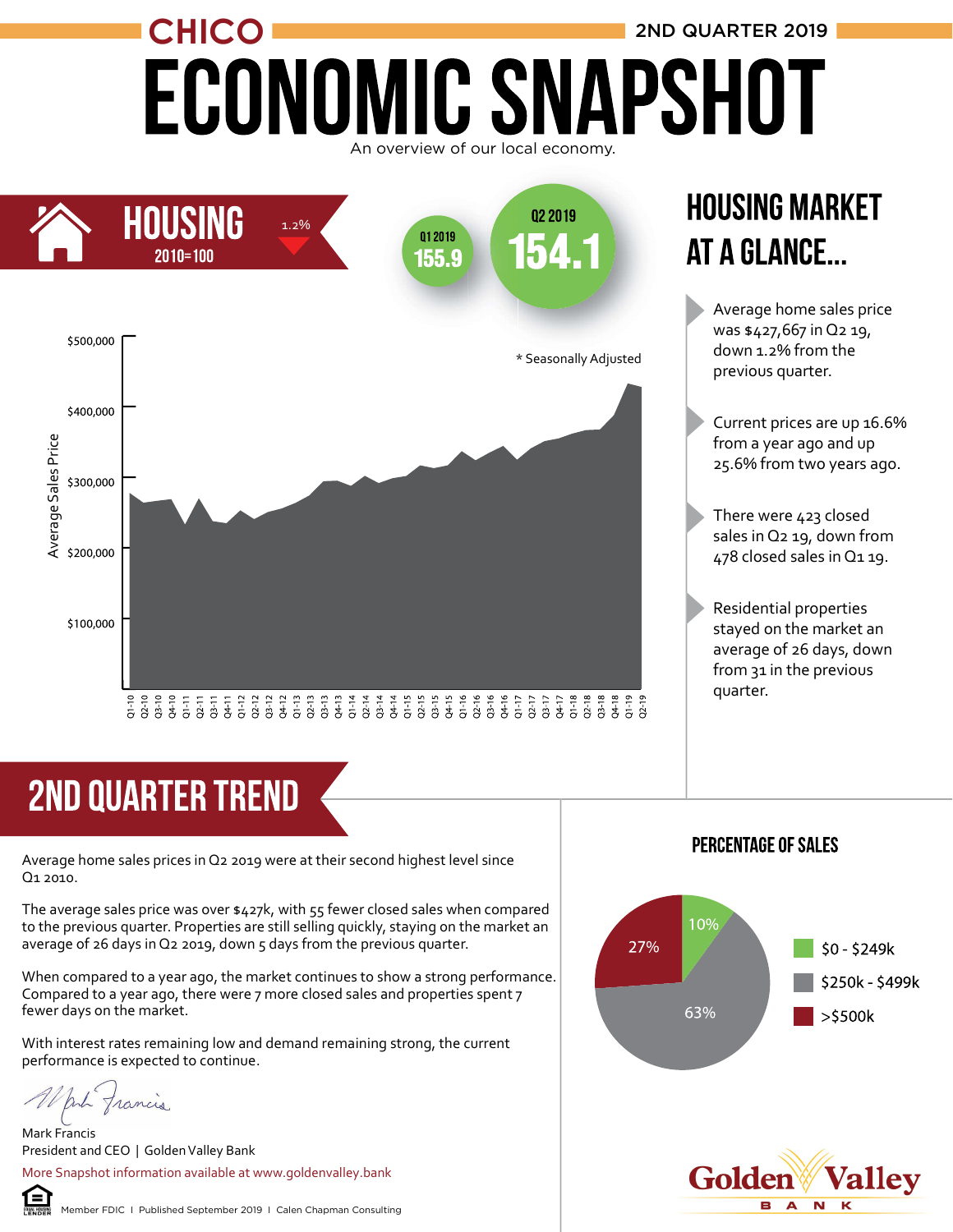# CHICO **2ND QUARTER 2019 ECONOMIC SNAPSHOT**





## **2ND QUARTER TREND**

Total TOT revenue was over \$845k in Q2 2019, a decrease of 21.6% from the previous quarter, which was likely to happen following a period of abnormal growth.

Part of the reason for the decrease could be that displaced Camp Fire<br>survivors are now finding new homes. The other reason can be attributed to the TOT exemption, which states once an individual stays over 30 days in a hotel they are not considered transient and their stay is not subject to taxation. During the aftermath of the Camp Fire, it was left to the hotels to document the exemptions. The City states audits have been arranged for in the coming months, so there may be some adjustments in the future.

Transient Occupancy Tax revenue remains the most recovered component of the Snapshot when compared to Q1 2010.

White francis

Mark Francis President and CEO | Golden Valley Bank More Snapshot information available at www.goldenvalley.bank



Member FDIC I Published September 2019 I Calen Chapman Consulting





#### **02 TOT PERFORMANCE**